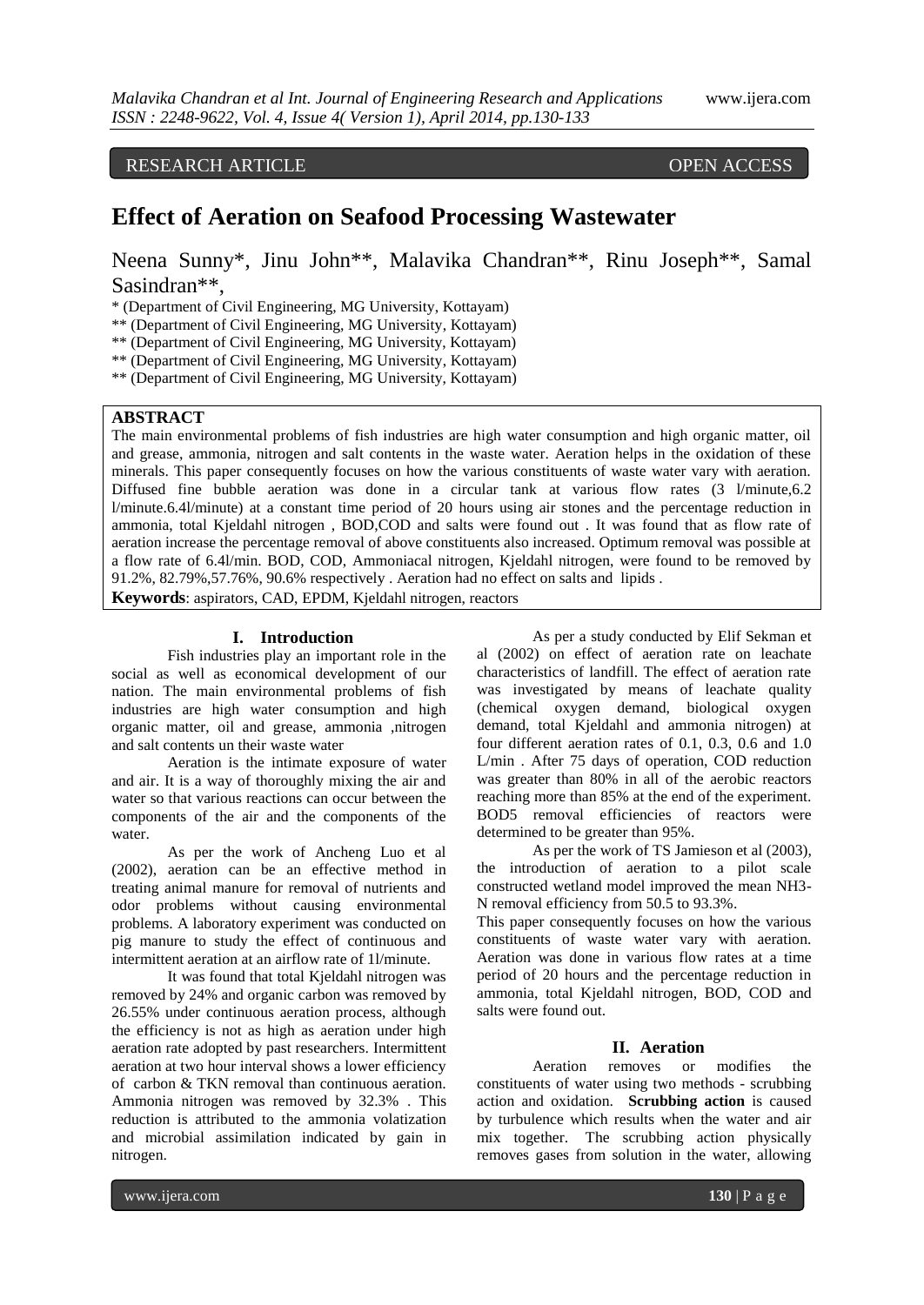them to escape into the surrounding air. Carbon dioxide and hydrogen sulphide are shown being removed by scrubbing action. Scrubbing action will remove tastes and odours from water if the problem is caused by relatively volatile gases  $\&$  organic compounds. Oxidation is the other process through which aeration purifies water. **Oxidation** is the addition of oxygen, the removal of hydrogen, or the removal of electrons from an element or compound. When air. is mixed with water, some impurities in the water, such as iron and manganese, become oxidized.

## **III. Types of aerator**

The goal of an aerator is to increase the surface area of water coming in contact with air so that more air can react with the water. As air or water is broken up into smaller drops/bubbles or into thin sheets, the same volume of either substance has a larger surface area. Two most common methods of aeration system used in wastewater treatment plants involve the use of either **Submerged diffusers (bottom diffused aeration)** by introducing oxygen or air into the wastewater or another approach is by **mechanical agitation (surface aeration)** which agitates the waste water by various means (eg., propellers, blades, or brushes) to introduce air from the atmosphere .There are several criteria to consider when selecting the right aeration technolgy. Energy efficiency is one of the most important, followed by the system's mixing abilities, with significant differences between mechanical aerators compared to diffuser aerators. Generally said, surface-aerated basins do not achieve the same performance level as bottom aeration. In bottom diffused aeration oxygen transfer is through submerged diffusers or other aerator devices. Oxygen transfer is controlled by varying the alr supply rate. Diffusers are connected to a piping system which is supplied with pressurized air by a blower. Diffusers break up the air by the displacement of air by the dispersement of bubbles throughout the aeration tank. For good performance, the rate of supply of dissolved oxygen should be equal to the rate of oxygen consumption exerted by the liquid under any given set of circumstance. While a number of equipment and operational parameters interact to influence the efficiency and rate of oxygen transfer for a given volume of water being aerated, aeration devices are evaluated on the basis of the quantity of oxygen transferred per unit of air introduced to the water for equivalent conditions. Automated software is available on the web to assist with drafting of aeration systems in CAD, as well as calculation softwares help to determine diffuser requirements for a given waste water.

#### **3.1Coarse bubble (non porous) diffusers**

The most common types of non porous diffusers are fixed orifices (perforated piping, sprayers, and slotted tubes); valve orifices; and static tubes. The bubble size of these diffusers is larger than the porous diffusers thus lowering the oxygen transfer efficiency. Coarse bubble diffusers with a check valve design can be the best choice when the goal is an aeration system that is simple to design and easy to fabricate and install in a vertical format. Coarse bubble diffusers with their rubber diaphragm cap and check valve system has been used for decades in waste water treatment plants and municipal facilities. Since the diffusers are plastic with molded EPDM rubber check valve diaphragms they are inexpensive and readily available. The simplicity of diffuser check valve design minimizes the back flow of wastewater and debris carried with it into the piping, which can cause potential long term operational problems. Also since they are vertical format diffusers, they lend themselves well to installations using inexpensive Sch. 80 PVC pipe for aeration headers.

## **3.2 Fine bubble diffusers**

Fine pore diffusion is a subsurface form of aeration in which air is introduced in the form of very small bubbles. They are mounted or screwed into the diffuser geared pipe (air manifold) that may run along the length or width of the tank or on a short manifold mounted on a movable pipe (lift pipe).These diffusers come in various sizes and shapes such as discs, tubes, domes and plates .Fine pore diffusers (discs, tubes, domes and plates) are usually made from ceramics, plastics, or flexible perforated membranes. Although many materials can be used to make fine pore diffusers, only these few are being used due to cost consideration, specific characteristics, market size and other factors. These materials are resistant to the chemicals used in waste water treatment.

#### **3.3 Other diffusion devices:**

These include jet aerators which discharge a mixture of air and liquid through a nozzle near the tank bottom, aspirators mounted at the basin surface to supply a mixture of air and water and U tubes where compressed air is discharged into the down leg of a deep-vertical-shaft.

# **IV. Method of aeration adopted 4.1Fine bubble diffusion**

Fine bubble diffusers have more oxygen transfer efficiency than coarse bubble diffusers. Coarse bubble diffuser are more economical and requires less maintenance, but have a lower oxygen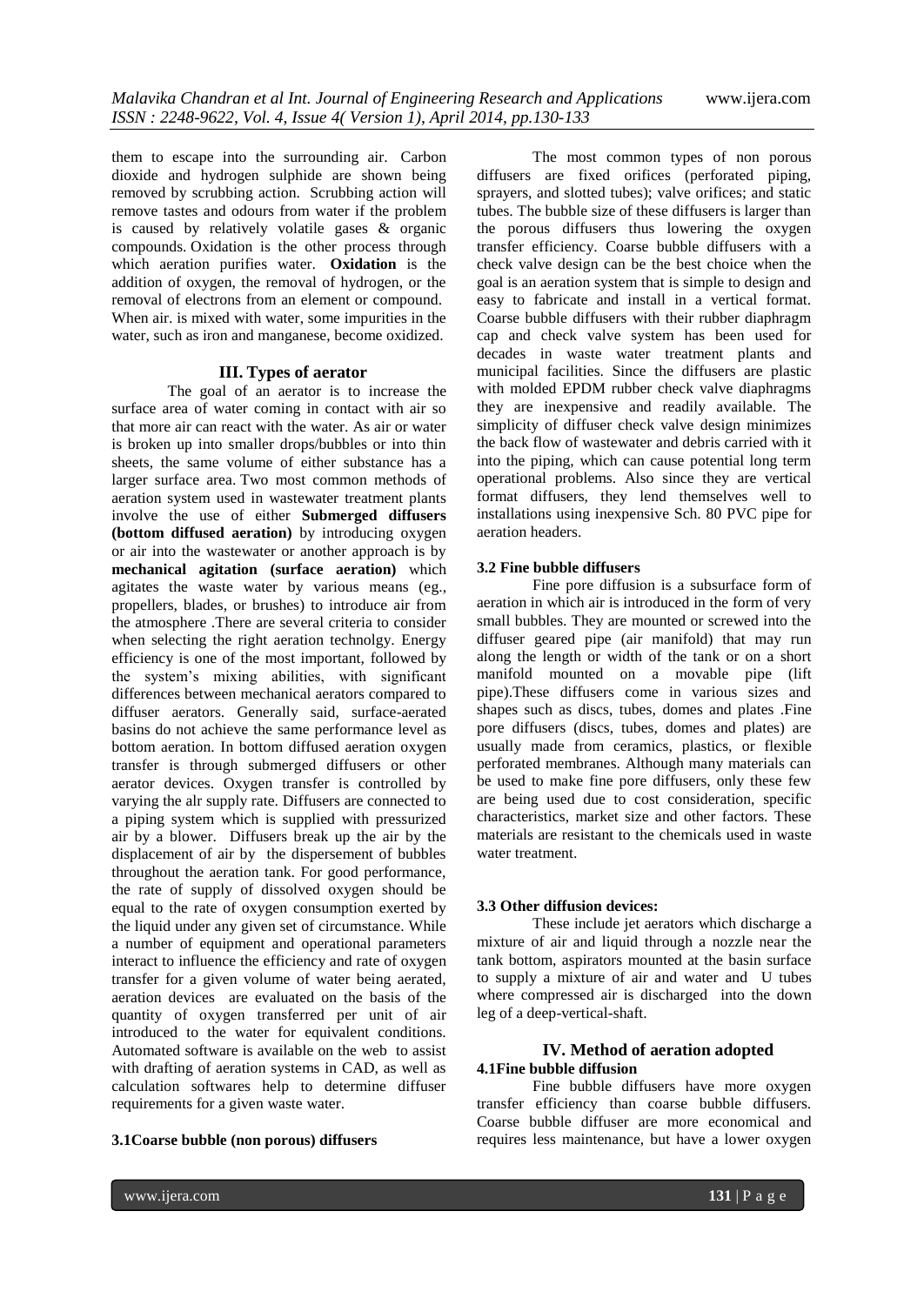transfer efficiency. Air stones were used as diffusers. They were preferred because,

- Dust and dirt particles up to 30micron can pass through it
- No air filters are needed.
- Produce uniform fine bubble.

# **4.2 Aeration tank**

Circuar tank was used for aeration. It was found that the circular tanks are the most energy efficient. As per Achanta Ramakrishna Rao et al circular tanks produce maximum energy efficiency for a given input energy, followed by square tanks, rectangular tanks of L/W equal to 1.5 and rectangular tank of L/W equal to 2. This suggests that the circular tanks perform the most better as far as power requirements are concerned and hence provide better economy. Although the square tanks were the best for quick aeration, they consumed more energy than the circular tanks.

# **V. Results & discussions**

**I**t was found that as flow rate of aeration increase the percentage removal of BOD, COD , Ammoniacal nitrogen, Kjeldahl nitrogen also increased. Optimum removal was possible at a flow rate of 6.4l/min. BOD, COD, Ammoniacal nitrogen, Kjeldahl nitrogen, were found to be removed by 91.2%, 82.79%, 57.76%, 90.6% respectively . Aeration had no effect on salts and lipids.

| <b>TABLE 1</b>                                                      |
|---------------------------------------------------------------------|
| Percentage decrease of various constituents at different flow rates |

| <b>Effluent</b>   | 3(l/min)        | $6.2$ (l/min) | $6.4$ (l/min) |
|-------------------|-----------------|---------------|---------------|
| $NH -N$<br>3      | 27.96%          | 55.93%        | 57.76%        |
| Kjeldhal nitrogen | 55.75%          | 89.04%        | $90.61\%$     |
| <b>Lipids</b>     |                 |               |               |
| <b>Salts</b>      | $\qquad \qquad$ | -             | -             |
| <b>BOD</b>        | 78.20%          | 89.70%        | $91.2\%$      |
| $\mathbf{COD}$    | 43.90%          | 81.76%        | 82.79%        |